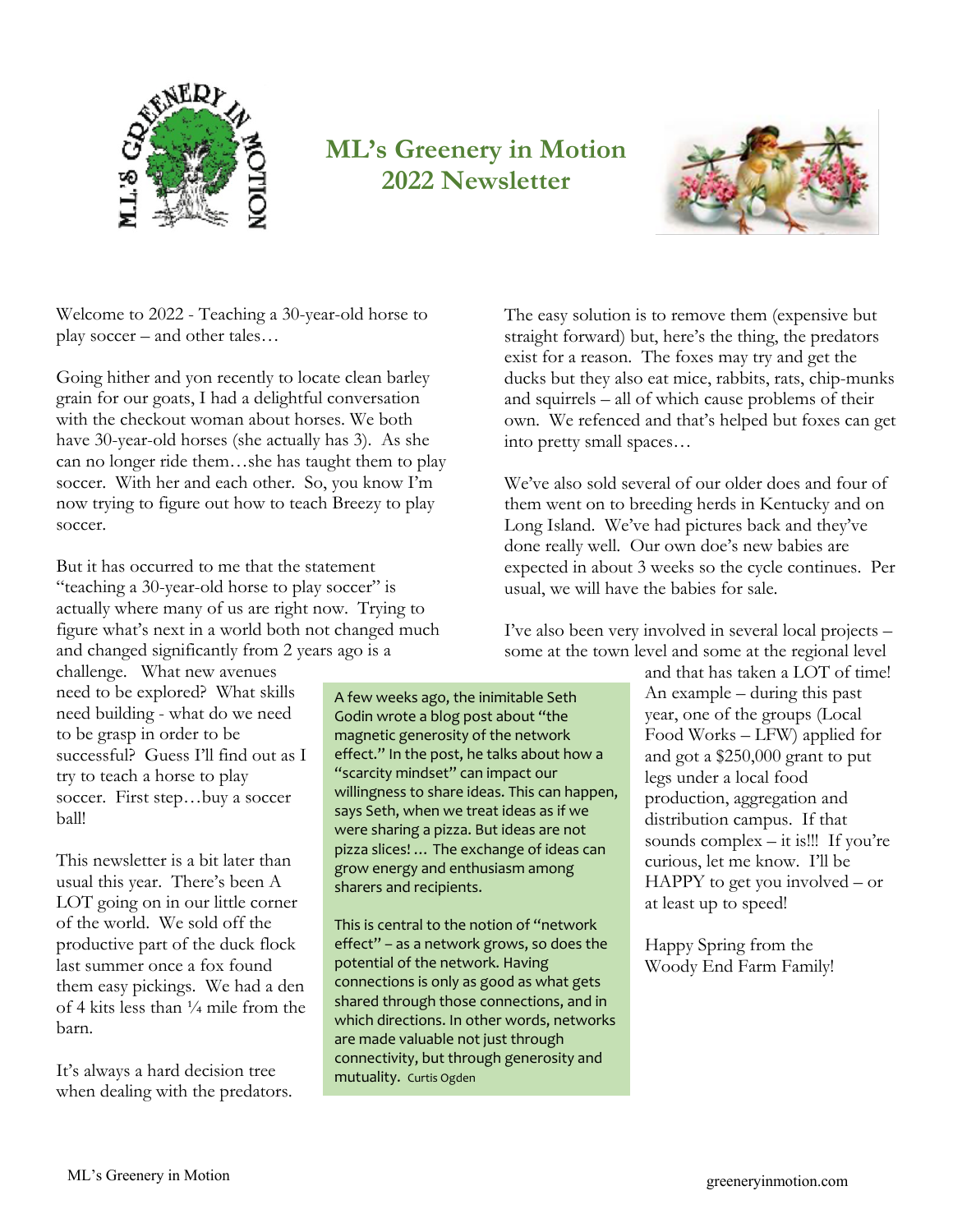## **Now, on to the world of plants – and the challenges thereof…**

Have you noticed the dramatic up and down temperature swings through the last few years? You really can't have missed it if you like being outside. Last year, we also had enormous amounts of rain intermixed with long periods of dryness.

Why the weather is changing isn't quite as relevant as what we need to do to manage the swings. Planning and managing a garden in these conditions is a challenge and requires observation skills and flexible thinking. I can't see us hearty North Central Mass folks shifting to succulent gardens, but we do need to maybe rethink how, when, what we plant- and how we manage it long term!

So, let's start with those old friends – *observation and curiosity*. We all used to have these skills in spades when we were kids! I know!! So long ago… well, we need to caste our minds back… Here's what I mean… Start with a mental caste back to last June. we had a heat wave the third week of June that really stressed new transplants not under irrigation. This put a "stop" on the plants – and on un-mulched soil systems as well. Then, July 4<sup>th</sup> arrives with a stunningly cold, drowning rain. Followed by more rain and LOTS of cloudy days… Ah, such wonderful memories, NOT!

The first tomatoes and ears of corn had almost no flavor and the corn was woody to boot. WHY??? Corn and tomatoes need LOTS of sun to produce sugars for both sweetness and flavor molecules (those pesky secondary plant metabolites!!), and we didn't get that very necessary sun for that marvelous process called photosynthesis (again – those high school memories!!). When were the best tasting corn and tomatoes available? Mid-September. The WARM, SUNNY and reasonable soil moisture time of last year.



Funny thing – we know we have to take care of children and pets if they get cold and wet, but the garden plants that we've also spent time and money on don't get the same thought. We tend to think that they

can fend for themselves. Here's the thing, the wildlife and the wild plants are capable of taking care of themselves or they're removed from the ecosystem through various means.

Our domesticated plants and animals have given up some (or a lot!!) of that essential wildness in order to exist in our human world. That means that your plants are not much like their wilder cousins – have you tried to eat prickly lettuce?? There are reasons why we tamed the lettuce plant…and all of the other plants that we plant in our flower and vegetable gardens  $\odot$  but they do require care...

*Each time we connect with the natural world, we are entering a kingdom with laws and patterns that are not our own. It us up to us to learn this language patiently and reverently. Learning this language might, at first, be a clunky and uncertain process…like travelling in a land whose language you can't understand…so you rely on observation – the "body language", moods and gestures of the land you have traveled to. This can begin simply by befriending the piece of land that you call home*. Tess Parker, the Substance of Belonging, 2022

What's to be done? …when wild weather patterns happen again – and they will. Well, we can't make the skies clear (or rain for that matter!), but what we *can* do is support the plant directly. Within a week of that dramatic weather switch, I had put both liquid drenches and foliar sprays out on to the plants most in need of support. Those plants included roses, tomatoes, zinnias, cucumbers, dahlias etc. The plants that the garden's owners counted on for production of either flowers or food. Remember, the plant's goal is to reproduce itself. It doesn't care what we need from it! If it's weakened too much, of course, it dies. If it weakens less dramatically then it provides one flush of flowers/fruits and then dies! You'll notice that earlier list is a list that has repeat flushes of production – or at least the potential for a repeat…

So, those most energy demanding plants got the drenches and foliar supports to start. Then, as the season progressed and conditions didn't improve, more plants were included in the management process. This included all of the rest of the annuals and vegetables and a good dose of the later blooming perennials. Two reasons for this, satisfying the owner of the garden is one of the goals. The other goal is the support of the local pollinators and beneficial insects that depend on the later season pollens and nectars for their long-term health (and honey!!). It's fascinating to see the swarms of all kinds of pollen and nectar feeders who show up about 24 hours after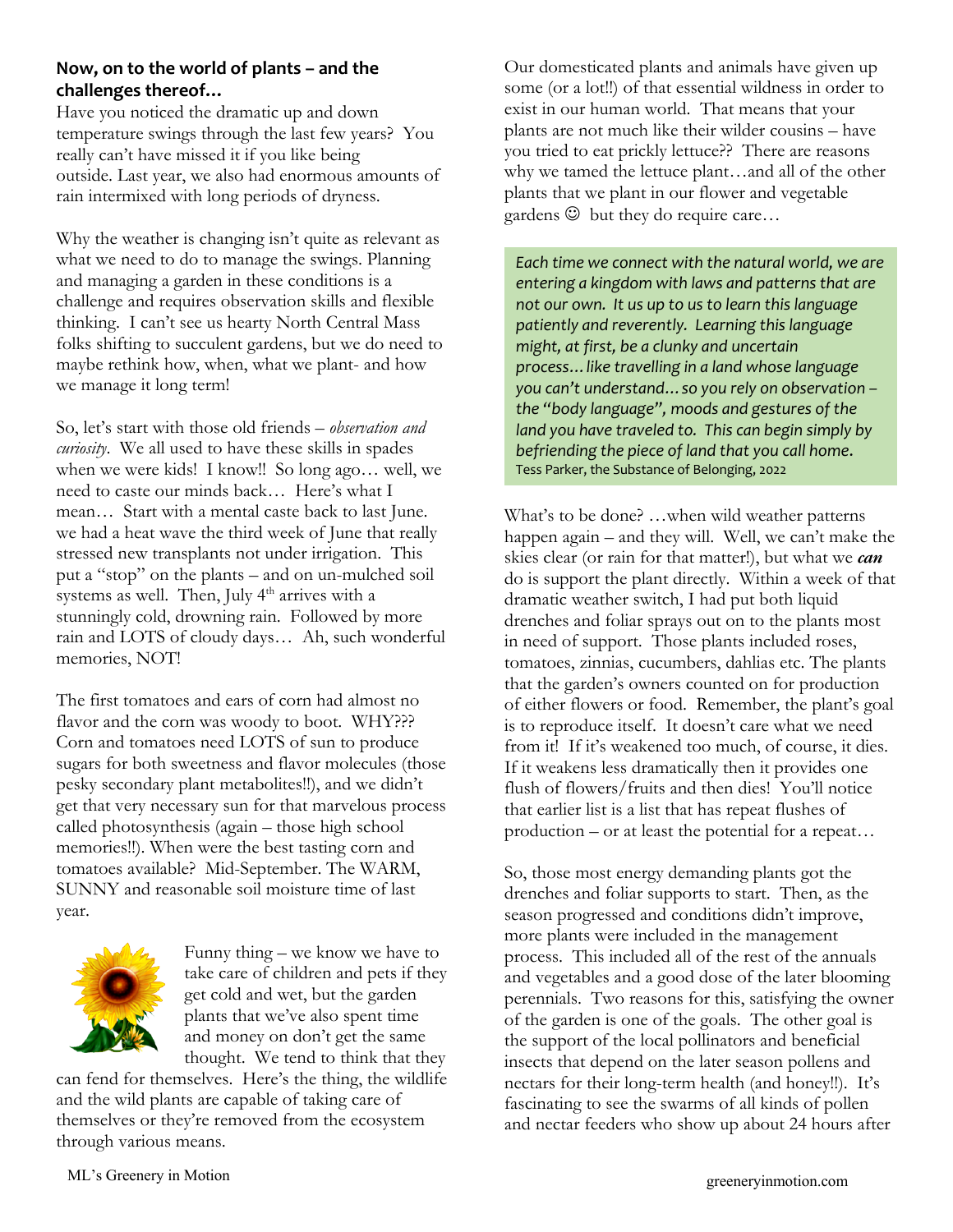a foliar application to a flower border. It's almost magic (except it's not!)  $\odot$ 

### **Hands on – Hands in**

I want to put in a plug for actually using one's hands to do a job…Most people reading this newsletter, garden one way or another so it may seem ridiculous to bring attention to this, but the world is changing and there are some very interesting gaps developing…

*"With such a small percentage of people trying to do all the farming in the country, we have a huge rupture between people and ecosystems—there's not enough human care involved."* —Liz Carlisle, professor of environmental studies at the University of California, Santa Barbara

When I was twelve, my mother decided that her children (there are four of us) needed to learn how to care for others, work with our hands, do "work" even if we didn't feel like it etc. – so she went out and got two milk goats (Buttercup and Lucky), and we started raising our own goats for milk. I only learned these long-term goals of hers many, many years later. I just knew that goats were now part of our every day lives. We joined 4H, went to goat shows, learned all kinds of details about goats and learned a whole lot of other skills that we had no idea we were learning at the time. That was the whole point – to learn by doing in an ongoing and daily pattern. Why am I talking about this now? Well, the skills learned way back then are the backbone of what all of our family brings to the jobs that we do now. When we were children, we had no electricity in the barn so we milked with flashlights until my Dad created a "light" with a car battery and a bulb. The battery had to be hauled out to the car to get it recharged. Now, we flick a switch!! I can remember my Mom's face when we put the electricity in the barn in the early 80's… a dream come true. To this day, I relish the flick of that light switch as we walk in to our barn every morning to milk.

Is this need to work with the hands an essential component of being a human being? It's an interesting question. Through the years, there have been lots of students of various kinds that have worked in the gardens that Greenery in Motion manages during the summer. One weird thing that's become apparent is that an ability to write notes has become optional rather than an expected skill set. The students can't really write down a list of things to do or read a list, in part because some can't read

cursive writing. It isn't taught in school anymore and so has become almost a foreign language and writing notes for any reason is almost a lost skill. Obviously, not all of the students have had these gaps, at least I see them as gaps, but enough have that I've noticed.

There are other skills that are fading due to so many factors, and it's worth taking a quick look at some of them because they feed directly into garden and farm management. *True* gardening (not cookie cutter landscaping), real *working* with animals (not confined animal production), *managing* land (not clearing – or ignoring) takes time, patience, and a steady, almost meditative approach. It can't be rushed. It's not mechanical at it's core no matter how much mechanization is layered on top of it. This approach doesn't play well in to the modern commercial culture that dominates but it is an approach that can be learned and is better for both you – and the planet! A twofer!!

As mentioned, it takes time and skill to work with land, either to create a magic garden or to farm acres of land for food and fodder, and that takes years to acquire. In the past, these skills would have been passed down through the generations, so that the critical learning starts when one is five – not 25!! (see the above story!!) There are now large gaps in that progression due to the culture that has evolved since WWII.

I find it more than a little ironic that the agricultural model that was established after the war (easy access to nitrogen and other "quick fix" fertilizers and pesticides based on the petroleum industry – and the "get big or get out" mentality) is taking a major hit this year since both Russia and Ukraine are big players in the chemical manufacture of those same fertilizers and pesticides.

There are plenty of factories in the US as well, but the global shortage has skyrocketed the prices across the "industry" known as agriculture.

Bigger, better more – the age of limitlessness – or its illusion – that is the heritage of the years after the "Great War". I read these words in my philosophy class in a book by Lewis Mumford back in college (way too long ago!). Somehow, I never forgot them

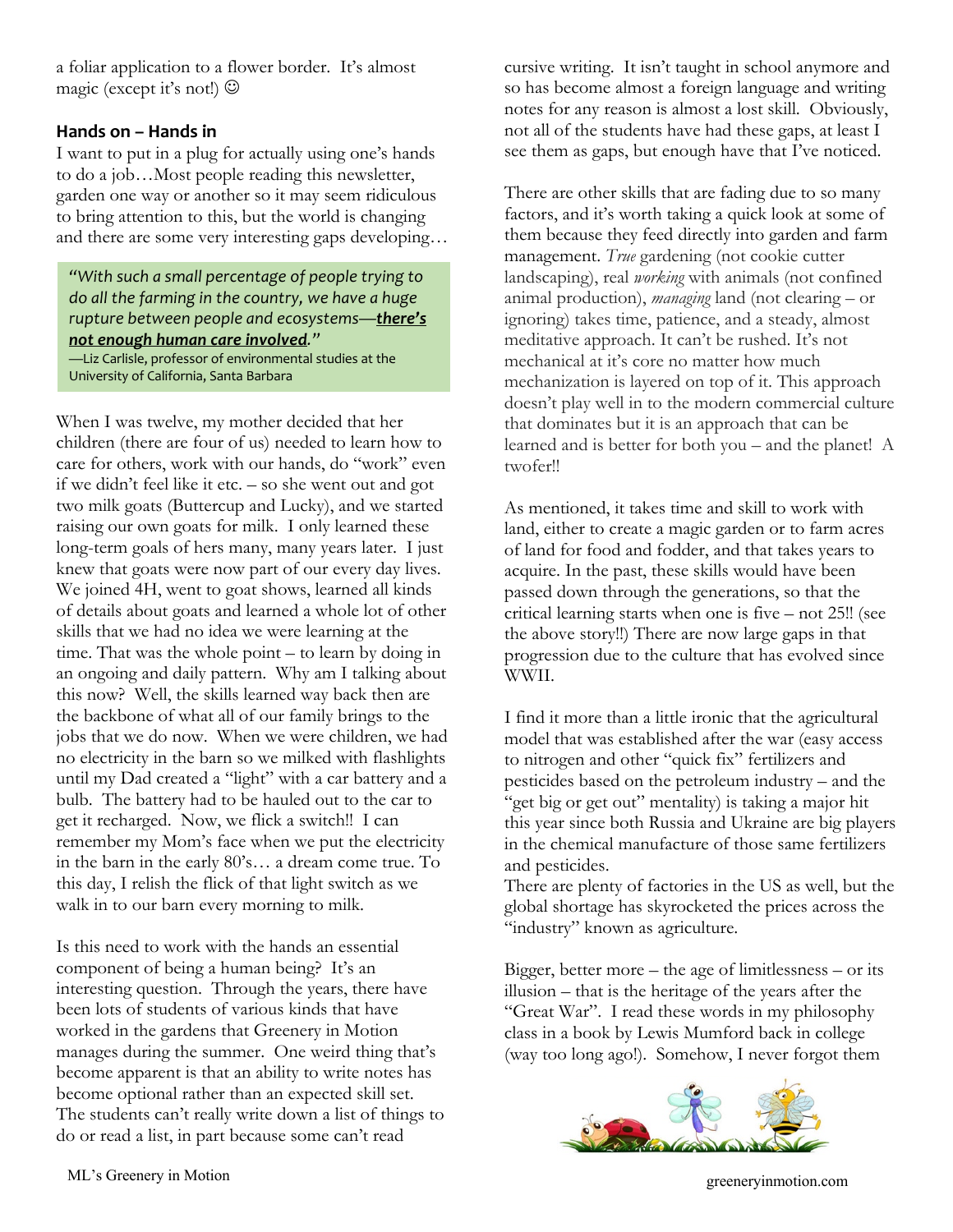and I find them coming back to haunt me as the modern world spins out around us all. After all, we can now spend millions to send a tourist into space for ten days to do nothing, what a concept of waste. I do realize that there are people who are drawn to space as I am drawn to living systems, but those people take the time to actually understand what space actually is. I wonder what those so selected tourists get from the experience…if anything lasting…

Some of you have heard of Wendell Berry. Here's his thought on this topic:

"We need to confront honestly the issue of scale. Bigness has a charm and a drama that are seductive, especially to politicians and financiers; *but bigness promotes greed, indifference and damage …*"

There is an economic philosophy that details an "invisible hand" (Adam Smith). The idea that "enlightened self-interest" produces the best outcome for the most people. This idea underlies our economic structure and has for well over a century. The problem is that when people (and businesses) pursue their own self-interests they create external costs that are not considered part of the cost of the product. Such external examples include pollution (think plastics) and over-harvesting (think bottom trawling -fishing - that causes irreversible erosion of the sea floor). The entities that cause the damage walk away… This leads to massive costs to society – to us!!! - which are not accounted for in the final cost of the goods. This sounds like where our culture has led us – at least it does to me…



We have been trained for over 70 years to be consumers first and foremost. That's a price driven model that takes everything to the lowest

common denominator in time. This has cost us our sense of community. COVID threw all of that training into the air, but then added the critical convenience component of home delivery. There are now huge mixed messages about what it takes to create and maintain human communities; the places you and I live. What does it take to create a vital and viable community that supports its members and all other entities that share the same geographical space? There is current research on the "golden age of wildlife" that is exploding around us. The animals are learning to live around and near us; is that good, or bad, or a relationship to be worked out.

Don't you just love this kind of thick concept writing? Tough to read, I know. Here's the thing though. If we don't understand at least a little bit of how we got here – how can we make better decisions going forward?



### **Now on to the more practical information**

First let's start with some experiments – one that worked (turf lasagna) and one that didn't- or only sort of – worked. You know that I'm always talking about the need to experiment. And I'll repeat that now, but will also tell you a story or two about results – expected and not!

First one up – our front lawn lasagna. Margherita and I live in an *OOOOLD* house with a stone walkway to the street. Our winter parking for cars is on the lawn on the far side of the walk. Last summer, my brother rebuilt the walkway magnificently – with a down slope change in grade of about 2". I looked in to permeable pavers to help fill in the gap. They were expensive and would have created problems elsewhere in the lawn. I got myself caught in the "we must perfectly fix the problem" which was both time consuming and expensive. Margherita took the approach that, since I problem solve on other people's sites, why didn't I problem solve our site and solve the specific problem. We needed the patch to be able to handle foot/snowblower traffic by winter (Labor Day start) and support the stone walk (which had a drop of 1.5" on the down side) and taper it down so that it wasn't either a tripping hazard or a problem for the snow blower.

Here's where the "lasagna" comes in. We have 2 piles of stone dust on hand for nutritional support in the gardens – but they *are* structural stone dusts and so they were put to use. The Pandolf Perkins stone dust (a heavier/coarser grit) was layered on the bottom to even out the divots, support the sides of the walk's rocks, etc. Then we added the much finer Mt Tom basalt on top… on top of that, loam was mixed with some of the minerals we use on the HK beds and, of course, grass seed. We scratched that mix into the top of the basalt. It grew in well before the winter and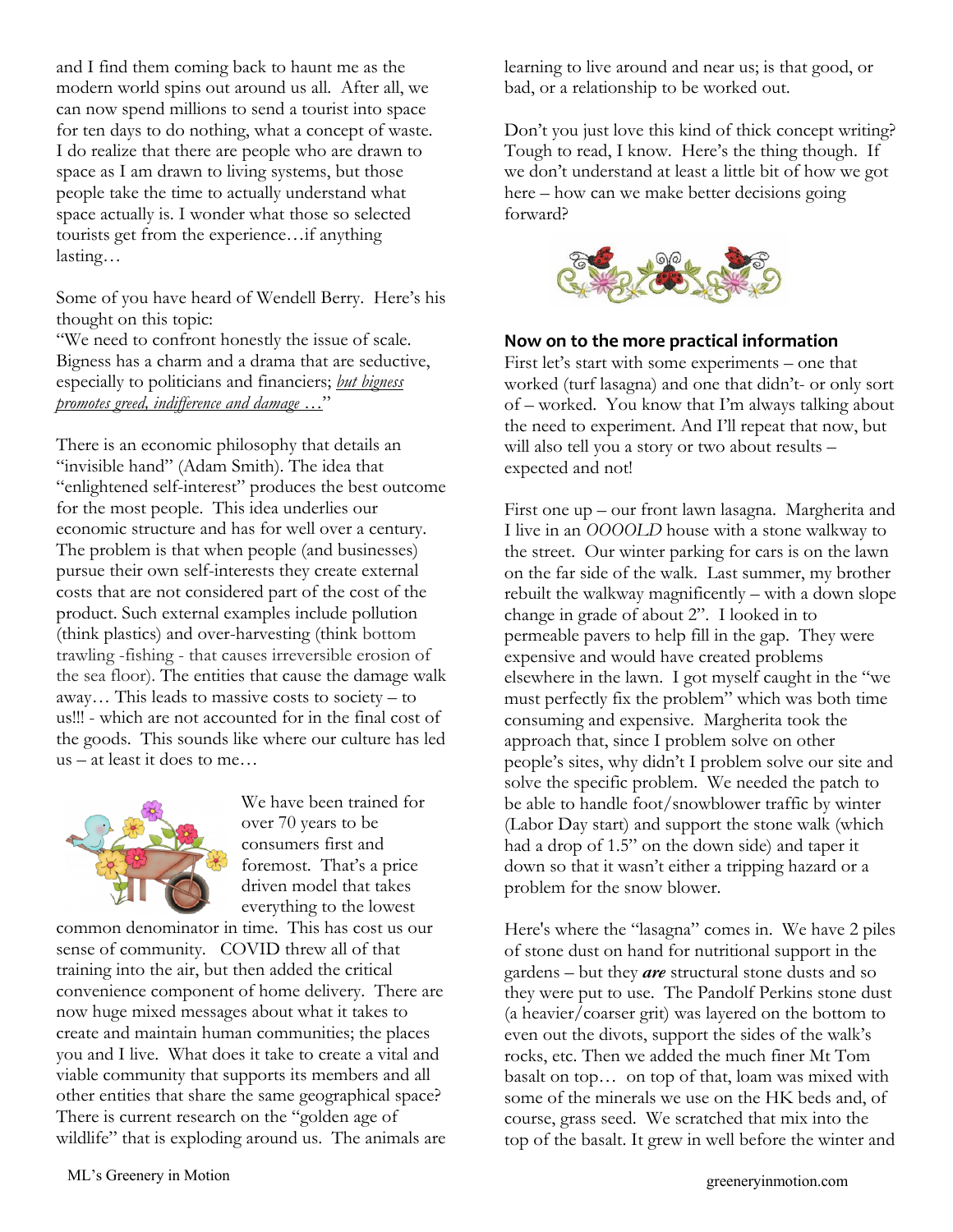held up well to shoveling and snow blowing. The path area is coming back to life incredibly well and the "parking lot" area is slowly coming back. But the critical point is that the structural integrity of the stone dust kept stone walk and the parking area secure and still allowed for grass to grow on it. We'll be touching up the seeding this spring, but I can tell you that the worms love the mix and the grass that did make it back is deeper green than any other grass in the front yard, another problem that we're not losing sleep over.



Now on to a tomato story. We normally grow our tomatoes in what we call the "shed bed". We amend it every year so don't worry too much

about diseases etc. Margherita had the thought that the south facing HK bed off the greenhouse would do better for the tomatoes than the usual "shed bed" as it would get more sunlight. The squash (usually on the South Side) would go to the shed bed.

While the squash did just fine in the shed bed. The tomatoes were a severe disappointment. Partly that was the season, so very much rain!!! But it also had to do with the base construction of both beds. So, you guessed it, this year the tomatoes will be back in the shed bed and the squashes will be back in the greenhouse HK. I'll even spend a bit more time on some foliar sprays for both so that we have enough to store for the winter. We really missed our own tomato sauce!

### **And then there are the trees…so many trees under so much stress…**

Trees – the "lungs of the earth" – and the visual structure of the living landscape. Personally, I love all kinds of trees, their differences, their strengths and their vulnerabilities. So let's take a closer look at trees.

Trees are essential to the creation of a comfortable landscape. They shade outside living areas as well as the house itself in the summer and help to keep us cool. They break the wind in the winter, easing the fuel bills. And last, but not least, they provide a visual frame for the house and help it to sit well into the landscape.

**Many** of the trees in our landscapes are showing signs of stress. It's been a hard decade+ for a lot of them and the long-range weather changes will not

improve the situation. There have been alternating drought years, warm winters, major ice storms, new insect pests, new diseases and more. All of this is putting a strain on the trees that are important to the quality of the landscape and it's worth spending a little thought on what they need to be healthy. We can't fix the forests but we can help the trees under our care!

Start with making sure that there is a mulch **island** *(not a mulch volcano!!)* around them. **The mulch**  should be  $3''$  thick, tapering to  $0''$  at the trunk. Remember the idea that wood feeds wood, just like grass (clippings) feeds grass. If available, put a layer of wood chips under the bark mulch. Bark mulch is pretty to look at, but biologically limited. After all, the bark of a tree is supposed to protect the inside of the tree, and contains very little food source in and of itself. The wood chip is actually the kind of food that the critical fungal partners need to support the trees. We have a large sugar maple that was faltering and we've added a 12' diameter wood chip and compost ring around the tree (and planted it with spring bulbs, really pretty right now!!)

The tight doughnut look (the classic volcano where the trunk erupts out of the center) that is so common is very damaging to the lower bark/flare and can weaken that essential part of the tree. Trees in the wild have a cleanly exposed flare at the base and, except in rare instances, do not exist in grassy areas.

There are many studies that show that tree roots and grass roots are often in conflict under the surface. If you have a weak tree, sacrifice some of the grass and give it a wider mulch bed. You can always plant perennials in the bed so the bed looks good.



Next, think about changing your fertilizer program from a chemical product to an organic product. Natural and organic products have a wider variety of minerals and provide a wide array of micro-minerals. This complexity greatly increases the stability of the soil food web that is essential to the health of the trees (trees are fungally dominant). Read the labels!!! You want more than two – three sources of nutrition listed. Think plant protein meals (alfalfa meal, cottonseed meal), ground raw rocks (like greensand,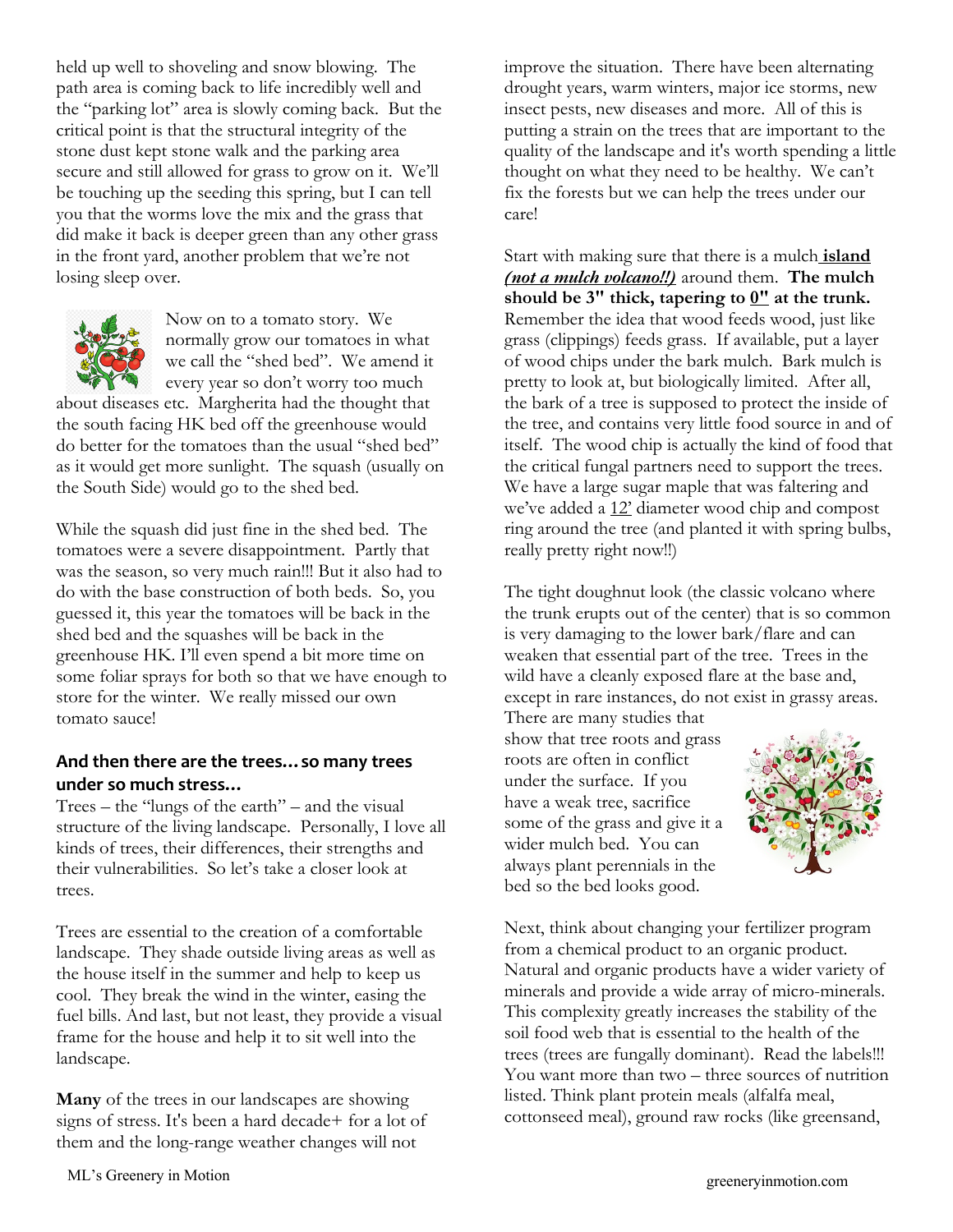rock phosphate) fish and animal proteins (blood meal, feather and leather meals).



Think of also adding

Azomite - a micronized energetic clay that has a stimulating effect on soil biology and on tree circulation. I've been using it for the last 25 years, experimenting with it and watching the results. It has a stabilizing effect on trees. The leaves are greener, but they don't grow extravagantly and that's a good thing for mature trees. Very fast growth on mature trees can lead to weak tissue and weak limbs. We used this on the sugar maple I mentioned.

Gypsum is calcium sulfate and works to minimize salt damage without changing pH– breaks the Na Cl bond and allows the sodium to leach. Does need water for this to happen so make sure to water your street trees in a dry spring.

Greensand is potassium iron silicate and is helpful all the way around in developing healthy stems and leaves. It's a funny product – absorbs and holds water so helps with sandy soils but also helps to break up heavy clays and allow for water and air to move.

Soil Activator is finely ground leonardite (a soft, brown coal) and provides a long term humic and fulvic acid source –again critical to healthy tree and

shrub roots. Think of this as the most stable form of compost you could possibly add to your soil.

Soft Rock Phosphate is ground rock high in both phosphorus and calcium – both essential for plant health. Calcium is the

"We only have one process by which we can restore soils and bio-systems and thus the soil's ability to safely cool the climate. The process is to reverse the ratio of carbon oxidation to biosequestration, in order to regenerate the resilience and hydrology of the soil carbon sponge. We can do this via our management of our soils and landscapes." - Walter Jehne

strength of the tree's body – just like in humans (it's also the mineral that drives a lot of the other mineral transactions). Phosphorus is used in rooting, bud development and is part of the essential mineral molecule ATP that's found in both plants and animals.

Alfalfa meal acts to enhance soil biology and stimulates root production. If you use wood chip as part of your mulching strategy, the alfalfa meal will speed up the wood chip break down and enhance the effectiveness of the chip. I use alfalfa meal in every planting job – annual, perennial, tree or shrub.

And last (but not least!), water the trees from September through November. This is a critical time for trees as they absorb and bind water into their tissue for the push next spring. This will use a lot of water, about an inch at a time every week until leaf drop and then every other week until you can't stand it anymore. Think about down spout barrels or gray water if there is a water ban in effect.

### **Pruning: Going sideways to go up…**

Now, we're going to take a jaunt into tree pruning, not in super detail (although always remember to cut to the outside of the branch collar!!) but as a survey of what pruning is used for. On the surface, pruning's use is direct, and often to reduce the volume of the plant in front of us, but why we choose to do it is the real issue. For more, very clear details on pruning mechanics – check out any of the books written by Dr. Alex Shigo. He taught me more than almost anyone I've ever listened to.

Here are the four goals of pruning: line clearing, structural, production, and aesthetics.

Let's get the **line clearing** out of the way first. That's going to happen to keep the loss of electricity during storms to a minimum. You can call the power company if you have a tree that you are managing

well and it's in the line crew's way. They will skip your tree! We did that with the maple I mentioned earlier after an earlier crew decimated the street side of the tree. We paid to rebalance it and now manage it completely.

Next, **structural.** This is the

homeowner version of the line clearing approach. The point is to keep the trees near the home structurally balanced so that an ice storm or other storm has a minimal chance to shear off large limbs. One of the things that trees do in flood/drought pulses is hyper-extend their growing tips, and weaken their roots. If that happens for a couple of years, then an ice storm can cause enormous damage. Remember back to the ice storm of 2008? The summer season before that had created a really strong hyper extension in the trees. I remember looking up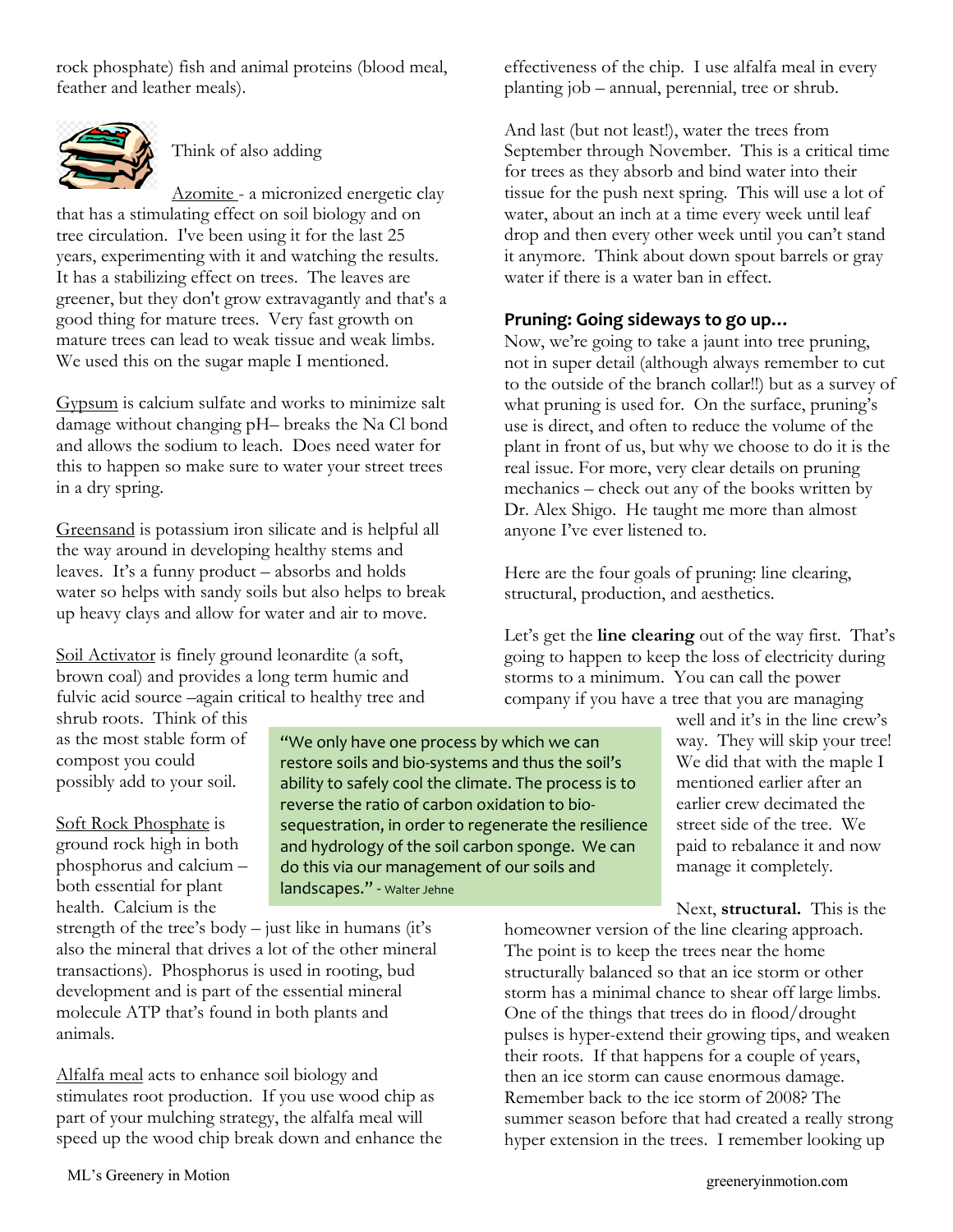at our front yard tree in September and thinking that I had to get it pruned when money freed up and then Dec. 8<sup>th</sup> arrived and that became a moot point. We lost the crowns of almost every tree all across the farm, that's what happens when the structural balances of the trees are re-established by mother nature. She was not a kind pruner.

This past year, we re-pruned one of the trees damaged in 2008, because the tree's response through the intervening years was to grow super wide and hyper elongated. So, this past October, we had the tree restructured – taking off three very large side branches and re-establishing the upper movement of the tree's crown. Looks weird right now but the new growth over the next couple of years should fill it in and, hopefully, we'll never have to make severe kind of cuts like that again.



Now on to **production pruning**. This is the kind of pruning that home orchardists need to learn to manage. Apples, pears, cherries, plums, apricots, peaches etc. All of

these trees are grown for the food that they produce. Here's the kicker though…all fruit bearing trees overgrow both branches and flowers (potential fruit). If you want reliable fruit production, then your fruit trees need to be pruned annually. Start with the apples in the deepest cold and work your way out in to late winter with the peaches (peaches are cold sensitive and will be damaged if pruned too early in the winter). The goal is to reduce the fruiting spurs to reasonable levels (so that the tree doesn't over produce) and to open up the center of the tree enough for air to move smoothly through the branches. Quick drying after any rain event is the cheapest way of reducing pesticide use.

And last there is **aesthetic pruning** – my personal favorite. This is where the human helps to bring out the best in the tree by clarifying the best of the tree's structure or sharply tailoring the trees potential to ornamental norms. The best candidates for this are, of course, the Japanese maples and the topiaries, espaliers, and bonsai projects that can be developed. One cool thing is that the skills needed for this kind of pruning can be used for **all** kinds of pruning. I routinely use them even in structural work. If you're interested in learning this kind of pruning then take

the time to truly study the trees that you're working with. Learn how the species grows and then how the cultivar you're working with is different. And this approach takes TIME!!! Very few of the cuts are fast… and you often use the back of your subdominant hand to find the clusters for thinning – not your eyes! And finger plucking is a useful skill…

We'll wrap this look at trees with the story of the tree reclamation projection that is underway on Westminster's town common. As mentioned at the beginning, trees everywhere are under stress and trees on common land are NO exception to that analysis! The trees that ring the common have been wrapped up into a rehab of the common (work on the grass is scheduled for the next steps). All of the most damaged or otherwise "at risk" trees have been removed and new trees were planted last May to replace many of those that were removed. The remaining trees are a mix of sugar, red and Norway maples. They're in rough shape, but salvageable (we all think!!).

Last November, all of the remaining trees were professionally pruned and the flairs (where the tree trunk touches the soil) were cleared of grass. The town's DPW had created a nutrient rich "mulch" with minerals worked into a mix of old and new wood chip and allowed to "cook" for about 4 weeks before we spread it.

It sounds so easy, doesn't it? You know there's more to the story!! As mentioned, the goal was to remove the grass from the flares – the arborist had an air spade (a tool that uses forced air to cut into soil – it doesn't damage the roots) that we tried to use on the grass that had grown onto the flares – and it couldn't do it!! The grass was a fine fescue mat and it couldn't be air spaded! The arborist had me stand on the mat -about 4' from the tree. He put the air spade into a hole that he had cut into the mat and lifted both the mat and ME!!! And it didn't break! Shovels didn't work… The rest of job was knife work…it was the ONLY tool that would actually do the job. It was grueling work…

Grasses and tree roots do not naturally grow together – the "open woodland park" is a man-made concept and this was the proof. There were almost no surface oriented tree roots under the fescue mat. This means that the easiest sources of water and nutrition were unavailable to the trees. No wonder they were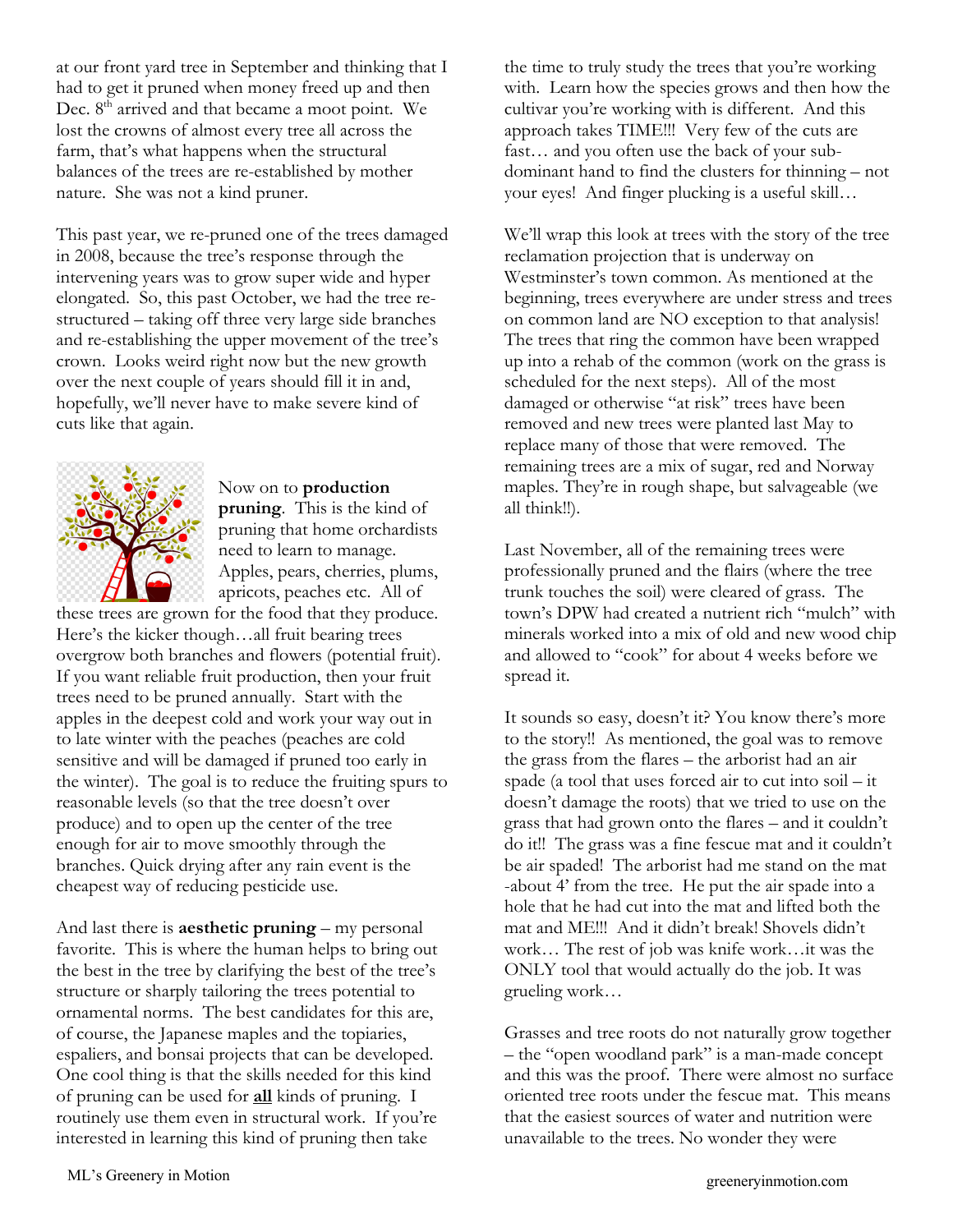faltering! This year, we'll add another layer of nutrient rich mulch and let the season do its work. We should see the improvement next year. Old trees, weak trees, take time to recover and store energy well again -again – kind of like us!

## **Moving on to Worms: European, jumping (the REAL challenge)– and the very few natives**



Did you know that almost all of the earthworms in the Northeast are introduced? In fact, that sentence would have been ALL except for a few worm transplants from the southern

states. Those pesky glaciers (10,000-15,000 years ago, the ones who left all of the rocks in our gardens) scoured the native worm populations out of the region as far south as the Carolinas. All of our worms come from Europe, from Asia, even a few from Africa and South America. For most of us, the standard night crawler is the one we know the best, and that's from Europe. Why am I bringing this up? There's a new player (actually 4 different species, but the results are pretty much the same) in town and it's causing problems. The zoological name is *Amynthas* spp. It's the common names that are so evocative (and surprisingly accurate!). These are the jumping worms, crazy worms, snake worms – take your pick. They are truly different worms that are MUCH more damaging than they are helpful.

*"They cause the damage by voraciously devouring the organic layer of the soil while feeding very close to the soil surface, unlike other species of earthworms. When you brush your hands across soil that they have moved into – they sort of boil up onto the top of the soil. In woodland areas, they can quickly eat all of the leaf litter on the forest floor. Jumping worms also leave a distinct grainy soil full of worm castings. The soil becomes granular and will look like dried coffee grounds." Wikipedia*

I've had personal experience with these worms and the behavior and soil texture are exactly as I just described. Here's the problem, they LOVE wood, bark, leaf litter (think of them lose in the forest, NIGHTMARE). There are no controls that you can buy that don't cause even more damage than the worms do. This is one of the trickiest problems I've come across.





Enter the ducks!!! Now for the slightly better news. You will read that "there are no research-based management options available" and that is

true. However, you can use their lifecycle against them. I found this out by accident on a heavily infested site that I was at my wits end to manage. Here's the story… Jumping worms die off every winter, leaving almost invisible egg sacks behind. These egg sacks are almost completely protected from external threats so the control isn't at this stage. They hatch every spring once the soil is warm enough – about mid-May and start to grow like crazy. You won't see them then, but that's when you can really interfere with them.

Here's what happened next… I had decided not to mulch that year because all we were doing was feeding the worms and the plants were being destroyed by the worm activity so something had to change. We did several rounds of hand weeding (and wasn't that fun!!) – then  $-$  Ta Da – the small duck flock from just over the hill came up and went through the beds almost daily (a relative of the homeowner so ok!). It wasn't supposed to happen, but I realized pretty quickly (because of the weeding) that the worms' numbers were falling – and they were being eaten before they reached sexual maturity in late August!!! Hallelujah! Most of the problem went down the duck's gullets! Now, I do realize that this is not a solution that can be packaged and sold at volume, but it is a surefire way to interrupt the jumping worm cycle in small or otherwise contained settings.

One other fact, has to be ducks! Much less destructive than chickens – and chickens WON'T TOUCH a jumping worm at all! Got to love ducks  $\odot$ The ducks fed two years ago and the worm population was decimated. We mulched normally last year and held on to most of it. There are a few pockets of activity starting to get going again. I'm thinking of raking those areas out in late June and taking them home to our own duck flock. Remove the worms. Feed the birds. Perhaps there's something marketable in this after all!!!

*Whatever you think you can do or believe you can do, begin it. Action has magic, grace, and power in it." W.H. Murray The Scottish Himalayan Expedition*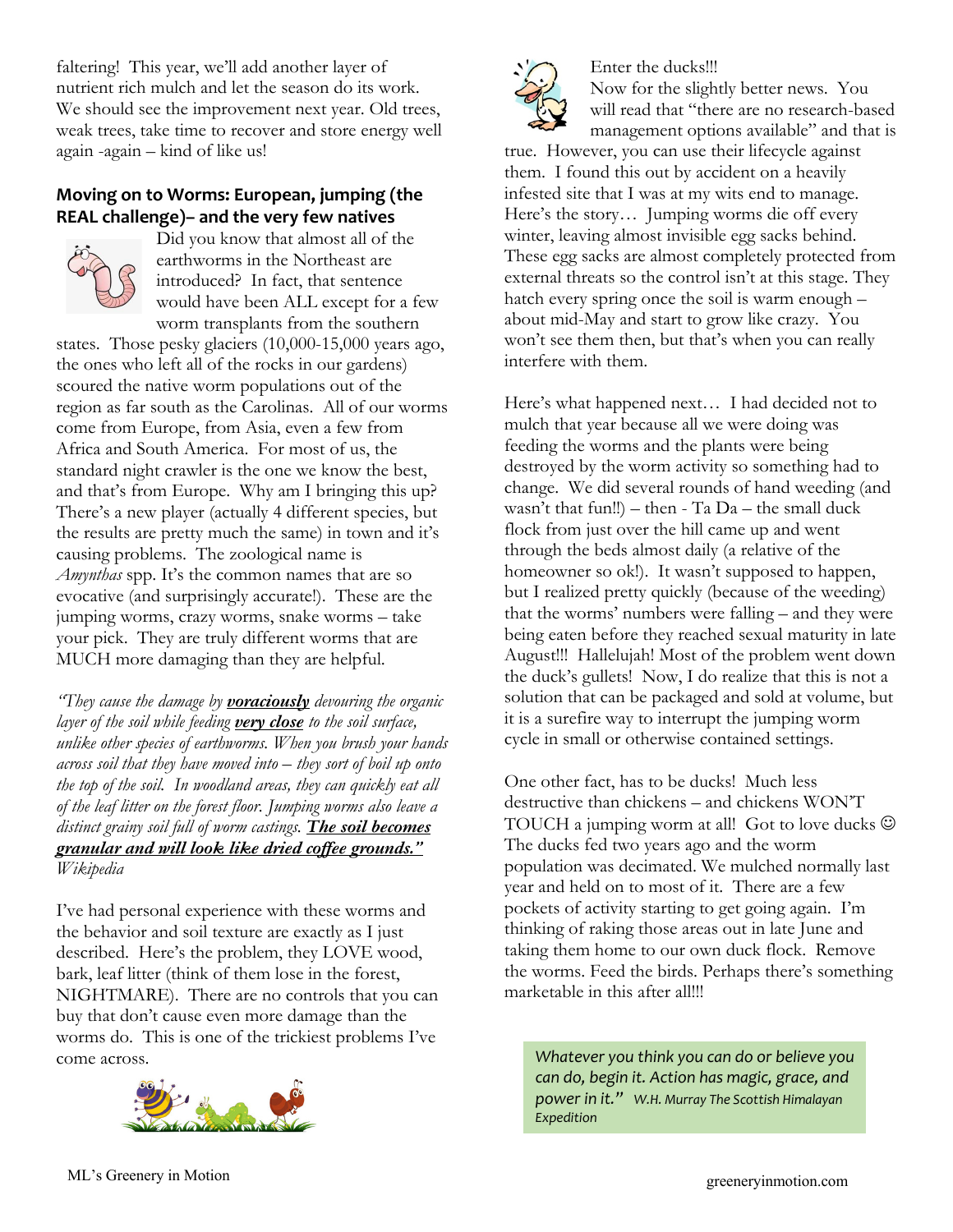### **The** *MYTH* **of the low maintenance garden!**



If I had a penny for every time someone wanted a "low maintenance garden", I'd be independently wealthy!!! There is **no such thing!!** If all humans (and their "maintenance") disappeared from New England overnight – what would happen?

Most of us have heard the term – second growth forest. That refers to the mass migration of farmers out to the

Midwest prairies as our more fragile New England soils were degraded to very low production and the black soils of the prairie beckoned. The Homestead Act of 1862 cemented the move. Free land!!! Irresistible!! New England farms were abandoned. And the forests came back in a stunningly short time (geologically speaking). Our ecosystem naturally grows trees with very limited meadows and edges based on fire and beaver swamps slowly filling with sediment - that's it. ALL of our gardens – of whatever kinds – ARE NOT A NATURAL EVENT!!!!! This doesn't mean we shouldn't garden – it just means we need to think!!

Throughout the last 35 years, I've worked with all kinds of gardens and gardeners. I've worked with the most meticulous homeowners where every single piece of their 14 acres was documented and managed (This was in Brookline, MA and money was no object - I learned A LOT!!! – and learned how insane that

the house and nothing at all for the outside and yard. Weird that he and I are related, but there you have it. He left the sand from the original construction activity to settle and produce whatever plants it wanted and that was that. So, it grew white pine, grey birch, grey dogwood, Canadian mayflower and on and on. In other words, the natives re-established themselves. That is the true to local ecology low maintenance garden for you! I can guarantee that the maintenance cost was absolutely minimal!

There are, of course, many gradations on those three themes and all homeowners find themselves having to find out where they fit, what they want to manage and how much they're invested in the land itself. An unusual concept for many, but an absolute for others.

#### *There's also the reality that gardens change through time both through ecological and successional pressures and because the needs of the gardener change. The trick is to find a way to work with the real situation on the ground!*

**Option one:** one of the easiest transitions to "solve"… say that you buy a house as an investment for the future and you want to get your investment back in 5-7 years. You buy the house. Set up a professional management for your corner of the universe to keep its external investment roughly in line and sell the house when you move on. If the landscape is truly outdated when you move in, you do the reset up on arrival and it's nicely grown in by

approach really is). I've also worked with a homeowner who hated her neighbors and neighborhood – was only there because of her husband's work. She had planted every inch of her

*Being naturalized to place means to live as if this is the land that feeds you, as if these are the streams from which you will drink, that build your body and fill your spirit…to become naturalized is to take care of the land as if our lives and the lives of all our children depend on it – because they do!* Robin Wall Kimmerer

departure time. No worries about complexity and very little investment other than the professional maintenance. Huge numbers of properties are managed this way.

suburban yard with a mélange of plants. I started working for her when the jungle threatened the house. We worked out an intricate but narrow path construct around the house and back yard and managed it carefully to keep as much as growth as possible while keeping the paths and house envelope functional. She loved the fact that her unmanicured yard was the home to an assortment of birds and wildlife that had no other hold in her neighborhood.

And then there's my Dad's house…He built a unique house in Ashburnham and cared only for the inside of Now for more interesting transitions…

**Option two:** you're tired to death of having to "manage" your yard. It doesn't interest you - it's hot and sweaty work and you NEVER know what's going on anyways!!. Properties like this go one of two ways. One version regrows white pine, birches and other wild shrubs and trees and has to be cleared on changing hands. The other version has a bit more thought behind it. All of the past gardens, children's play areas etc. are turned back in to "grass". Not a manicured blue grass lawn but an "All American